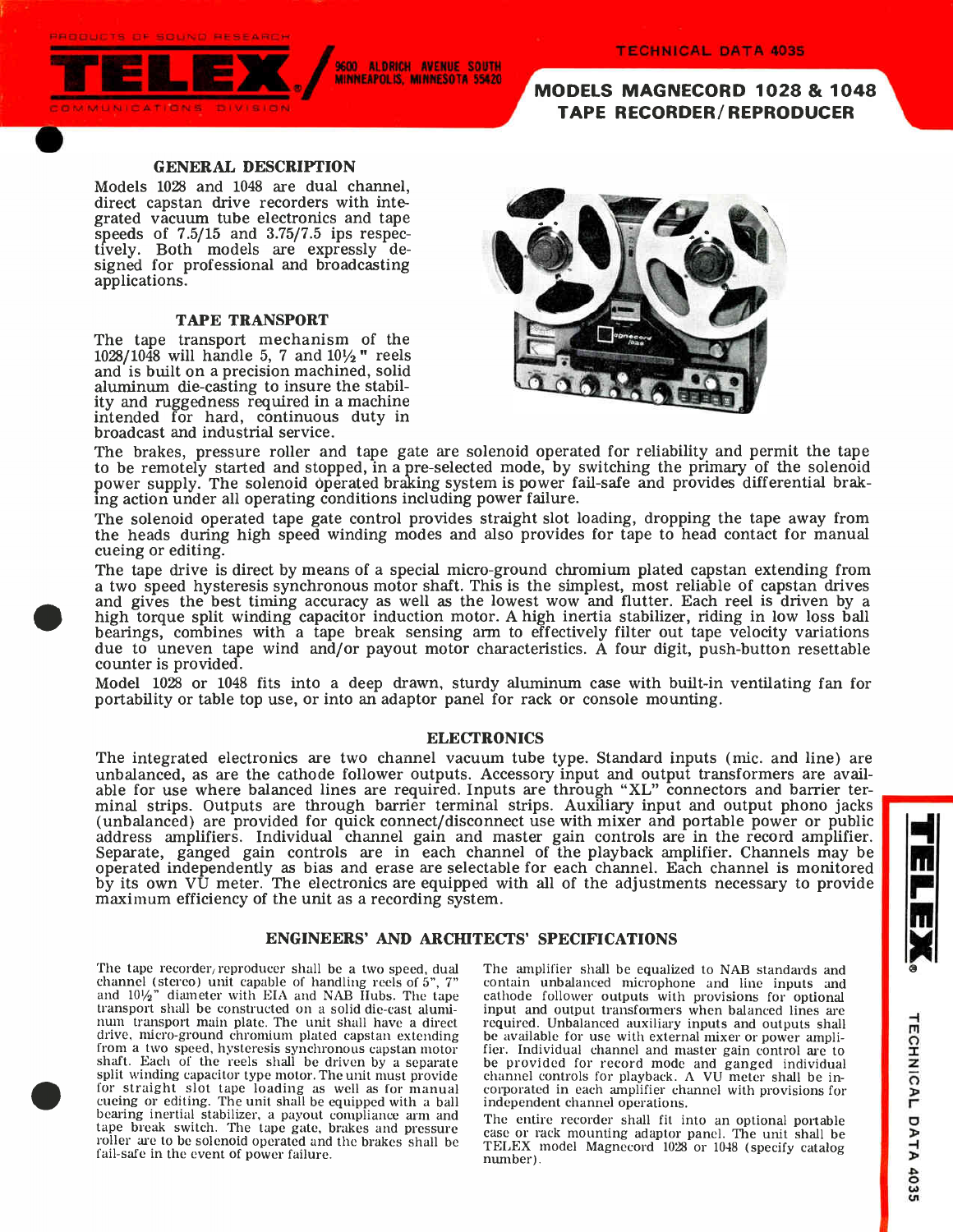

- 1. REEL MOUNTING FLANGE
- 2. REEL RETAINER
- 3. REEL SIZE SWITCH
- 4. TAKE-UP TURNTABLE
- 5. SUPPLY TURNTABLE
- 6. HEAD COVER
- 7. PLAY HEAD SELECTOR SWITCH
- 8. PLAYBACK HEAD (OPTIONAL)
- 9. CAPSTAN
- 10. TAPE GUIDE
- 11. PRESSURE ROLLER
- 12. MONITOR JACK
- 13. TAPE SPEED SELECTOR
- 14. RECORD INTERLOCK BUTTON
- 15. RECORDER CONTROL SWITCHES
- 16. TAPE LIFTER GATE
- 17. PLAYBACK GAIN CONTROL
- 18. PLAYBACK HEAD
- 19. RECORD GAIN CONTROL (CH. 2)
- 20. TAPE LIFTER OPERATION CONTROL
- 21. RECORD GAIN CONTROL (CH. 1)
- 22. RECORD HEAD
- 23. MASTER RECORD GAIN CONTROL



- 24. CHANNEL SELECTOR CONTROL
- 25. RECORD INDICATOR
- 26. METER SWITCH
- 27. VU METER (CH. 1-TOP, CH. 2-BOTTOM)
- 28. COMPLIANCE ARM
- 29. ERASE HEAD
- 30. STABILIZER ROLLER
- 31. TAPE BREAK SWITCH
- 32. PORTABLE CARRYING CASE
- 33. INPUT SELECTOR SWITCH (CH. 2)
- 34. INPUT BARRIER STRIP
- 35. OUTPUT BARRIER STRIP
- 36. MICROPHONE INPUT (CH. 2)
- 37. MICROPHONE INPUT (CH. 1)
- 38. INPUT SELECTOR SWITCH (CH. 1)

e

- 39. SAFETY SWITCH
- 40. AUXILIARY AC OUTLET
- 41. A-C POWER CORD PLUG-IN
- 42. FUSE HOLDER
- 43. UN -BAL IN JACK
- 44. UN -BAL OUT JACK
- 45. TAPE POSITION INDICATOR



OUTLINE DIMENSIONS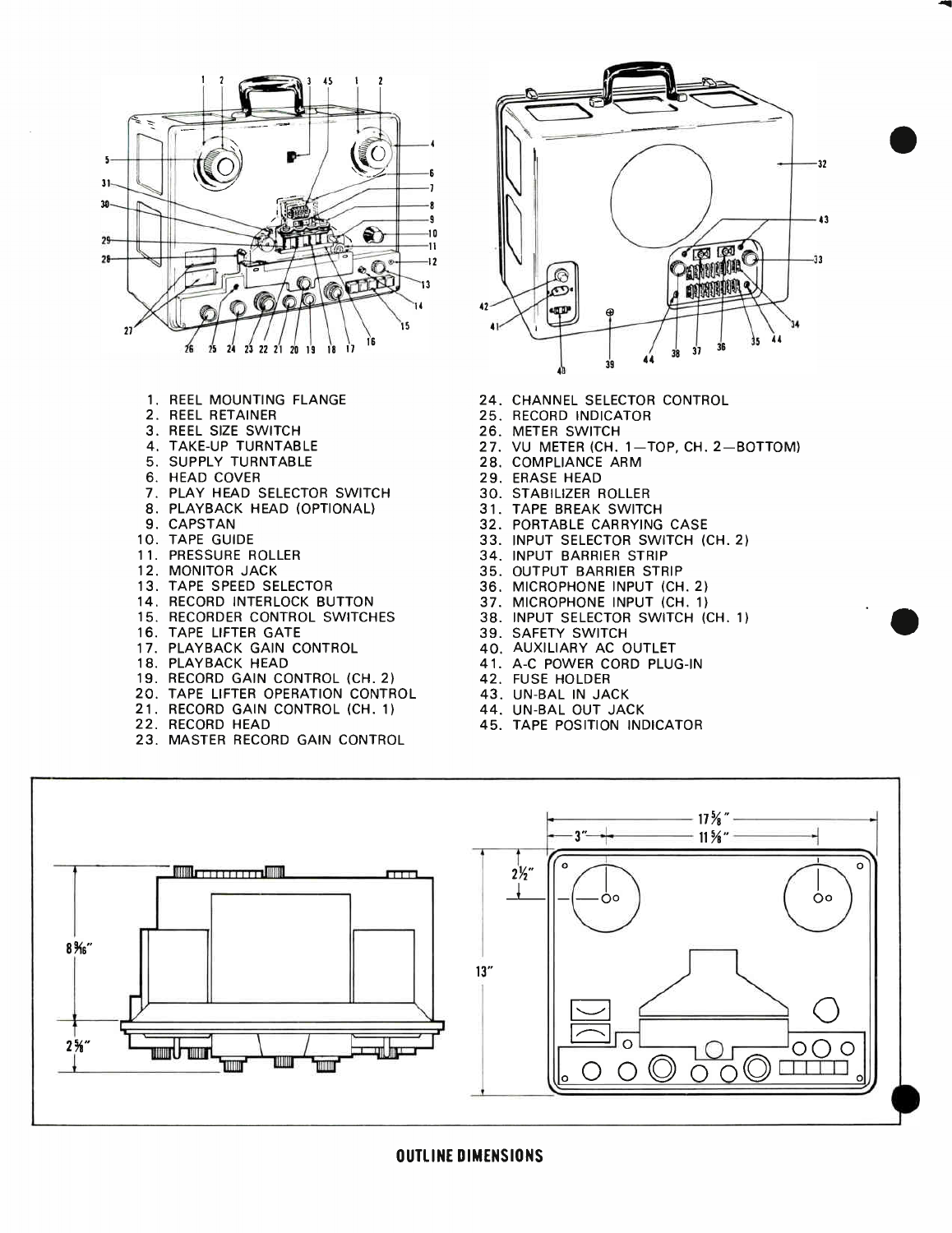

# ORDER MODELS 1028 (7.5 & 15 ips) OR 1048 (3.75 & 7.5 ips) BY CATALOG NUMBER



|                             |                                        |               |                         |                                                         |                           |                 |               |                     |                  | <b>HEAD CONFIGURATION CODE: H = Half Track</b> |                    | $Q =$ Quarter Track $2 =$ Two Channel |               |                |                                      |       |        |                      |                |                                 |                   |
|-----------------------------|----------------------------------------|---------------|-------------------------|---------------------------------------------------------|---------------------------|-----------------|---------------|---------------------|------------------|------------------------------------------------|--------------------|---------------------------------------|---------------|----------------|--------------------------------------|-------|--------|----------------------|----------------|---------------------------------|-------------------|
|                             |                                        |               | Operat-<br>ing<br>Power | Equali-<br>zation                                       | Heads<br>(see code above) |                 |               |                     |                  | Order By                                       | Model              | Type of                               |               | Operat-        | Heads<br>(see code above)<br>Equali- |       |        |                      |                |                                 | Order By          |
| Model<br><b>Oescription</b> | Type of<br>Control                     | <b>Speeds</b> |                         |                                                         | Erase                     | Record          | $\frac{1}{n}$ | 훈                   | <b>Mounting</b>  | Catalog<br>Number                              | <b>Oescription</b> | Control                               | <b>Speeds</b> | ing<br>Power   | zation                               | Erase | Record | $\tilde{\mathbf{r}}$ | Ē              | <b>Mounting</b>                 | Catalog<br>Number |
| 1028-2X                     | Electro<br>Mechanical                  | 7.5 15        | 117 V<br>60 Hz          | <b>N.A.B.</b>                                           |                           | H2 H2 H2        |               |                     | Unmounted        | A91A9808-2                                     | 1048-2X            | Electro<br>Mechanical                 | $3.75 - 7.5$  | 117 V<br>60 Hz | $N.A.B.$ H2 H2 H2                    |       |        |                      |                | Unmounted                       | A91A9682-2        |
| 1028-24X                    | Electro<br>Mechanical                  | $7.5 - 15$    | 117 V<br>60 Hz          | $N.A.B.$ H2 H2 H2 $Q2$                                  |                           |                 |               |                     | <b>Unmounted</b> | A91A9808-4                                     | 1048-24X           | Electro<br>Mechanical                 | $3.75 - 7.5$  | 117 V<br>60 Hz | N.A.B.  H2 H2 H2 Q2                  |       |        |                      |                | Unmounted                       | A91A9682-4        |
| 1028-2                      | Electro<br>Mechanical                  | $7.5 - 15$    | 117 V<br>60 Hz          | N.A.B.   H2   H2   H2                                   |                           |                 |               |                     | Cased            | A91A9808-1                                     | 1048-2             | Electro<br>Mechanical                 | $3.75 - 7.5$  | 117 V<br>60 Hz | $N.A.B.$ H2 H2 H2                    |       |        |                      |                | Cased                           | A91A9682-1        |
| 1028-24                     | Electro<br>Mechanical                  | $7.5 - 15$    | 117 V<br>60 Hz          | <b>N.A.B.</b>                                           |                           | H2  H2  H2   Q2 |               |                     | Cased            | A91A9808-3                                     | 1048-24            | Electro<br>Mechanical                 | $3.75 - 7.5$  | 117 V<br>60 Hz | N.A.B.   H2   H2   H2   Q2           |       |        |                      |                | Cased                           | A91A9682-3        |
| 1028-4X                     | Electro<br>Mechanical                  | $7.5 - 15$    | 117 V<br>60 Hz          | N.A.B. $Q2$ $Q2$ $Q2$                                   |                           |                 |               |                     | Unmounted        | A91A9808-6                                     | 1048-4X            | Electro<br>Mechanical                 | $3.75 - 7.5$  | 117 V<br>60 Hz | N.A.B. $\sqrt{Q^2 \sqrt{Q^2}} Q^2$   |       |        |                      |                | Unmounted                       | A91A9682-6        |
| 1028-42X                    | Electro<br>Mechanical                  | $7.5 - 15$    | 117 V<br>60 Hz          | <b>N.A.B.</b>                                           |                           |                 |               | Q2   Q2   Q2   H2   | Unmounted        | A91A9808-8                                     | 1048-42X           | Electro<br>Mechanical                 | $3.75 - 7.5$  | 117 V<br>60 Hz |                                      |       |        |                      |                | N.A.B. $ Q2 Q2 Q2$ H2 Unmounted | A91A9682-8        |
| 1028-4                      | Electro<br>Mechanical                  | $7.5 - 15$    | 117 V<br>60 Hz          | N.A.B. $\sqrt{Q^2 \sqrt{Q^2}} Q^2$                      |                           |                 |               |                     | Cased            | A91A9808-5                                     | 1048-4             | Electro<br>Mechanical                 | 3.75 7.5      | 117 V<br>60 Hz | N.A.B. $ Q2 Q2 Q2$                   |       |        |                      |                | Cased                           | A91A9682-5        |
| 1028-42                     | Electro<br>Mechanical                  | $7.5 - 15$    | 117 V<br>60 Hz          | <b>N.A.B.</b>                                           |                           |                 |               | $Q2$ $Q2$ $Q2$ $H2$ | Cased            | A91A9808-7                                     | 1048-42            | Electro<br>Mechanical                 | 3.75-7.5      | 117 V<br>60 Hz | N.A.B.   Q2   Q2   Q2   H2           |       |        |                      |                | Cased                           | A91A9682-7        |
| 1028-2X                     | Electro<br>Mechanical                  | $7.5 - 15$    | 117 V<br>50 Hz          | N.A.B. H2 H2 H2                                         |                           |                 |               |                     | Unmounted        | A91A9808-10                                    | 1048-2X            | Electro<br>Mechanical                 | $3.75 - 7.5$  | 117V<br>50 Hz  | N.A.B. $H2$ $H2$ $H2$                |       |        |                      |                | Unmounted                       | A91A9682-10       |
| 1028-24X                    | Electro<br>Mechanical                  | $7.5-15$      | 117 V<br>50 Hz          | <b>N.A.B.</b>                                           |                           |                 |               | H2 H2 H2 Q2         | Unmounted        | A91A9808-12                                    | 1048-24X           | Electro<br>Mechanica!                 | $3.75 - 7.5$  | 117 V<br>50 Hz | N.A.B.   H2   H2   H2   Q2           |       |        |                      |                | Unmounted                       | A91A9682-12       |
| 1028-2                      | Electro<br>Mechanical                  | $7.5 - 15$    | 117 V<br>50 Hz          | N.A.B.   H2   H2   H2                                   |                           |                 |               |                     | Cased            | A91A9808-9                                     | 1048-2             | Electro<br><b>Mechanical</b>          | $3.75 - 7.5$  | 117 V<br>50 Hz | N.A.B.   H2   H2   H2                |       |        |                      |                | Cased                           | A91A9682-9        |
| 1028-24                     | Electro<br>Mechanical                  | $7.5 - 15$    | 117 V<br>50 Hz          | N.A.B.  H2  H2  H2  Q2                                  |                           |                 |               |                     | Cased            | A91A9808-11                                    | 1048-24            | Electro<br>Mechanical                 | $3.75 - 7.5$  | 117 V<br>50 Hz | N.A.B.   H2   H2   H2   Q2           |       |        |                      |                | Cased                           | A91A9682-11       |
| 1028-4X                     | Electro<br>Mechanical                  | $7.5 - 15$    | 117 V<br>50 Hz          | N.A.B. $ Q2 Q2 Q2$                                      |                           |                 |               |                     | Unmounted        | A91A9808-14                                    | 1048-4X            | Electro<br>Mechanical                 | $3.75 - 7.5$  | 117 V<br>50 Hz | N.A.B. $ Q2 Q2 Q2$                   |       |        |                      |                | Unmounted                       | A91A9682-14       |
| 1028-42X                    | Electro<br>Mechanical                  | $7.5 - 15$    | 117 V<br>50 Hz          | N.A.B. $\left $ Q2 $\left $ Q2 $\left $ Q2 $\right $ H2 |                           |                 |               |                     | Unmounted        | A91A9808-16                                    | 1048-42X           | Electro<br>Mechanical                 | $3.75 - 7.5$  | 117 V<br>50 Hz | N.A.B.                               |       |        |                      | Q2  Q2  Q2  H2 | Unmounted                       | A91A9682-16       |
| 1028-4                      | Electro<br>Mechanical                  | $7.5 - 15$    | 117 V<br>50 Hz          | N.A.B. $ Q2 Q2 Q2$                                      |                           |                 |               |                     | Cased            | A91A9808-13                                    | 1048-4             | Electro<br>Mechanical                 | $3.75 - 7.5$  | 117 V<br>50 Hz | N.A.B. Q2 Q2 Q2                      |       |        |                      |                | Cased                           | A91A9682-13       |
| 1028-42                     | Electro<br>Mechanical                  | $7.5-15$      | 117 V<br>50 Hz          | <b>N.A.B.</b>                                           | Q <sub>2</sub>            | Q2              |               | Q2 H2               | Cased            | A91A9808-15                                    | 1048-42            | Electro<br>Mechanical                 | $3.75 - 7.5$  | 117 V<br>50 Hz | $N.A.B.$ Q2                          |       |        |                      | Q2  Q2  H2     | Cased                           | A91A9682-15       |
| ပ္မ                         | <b>Carrying Case</b>                   |               |                         |                                                         |                           |                 |               |                     | A91A3168-2       |                                                |                    |                                       |               |                |                                      |       |        |                      |                | A91A3168-2                      |                   |
|                             | Rack Adaptor Panel                     |               |                         |                                                         |                           |                 |               | A91C2959            |                  |                                                |                    |                                       |               |                |                                      |       |        |                      | A91C2959       |                                 |                   |
| <b>ACCESSORI</b>            | Input Transformer (50/150Ω), Plug-In   |               |                         |                                                         |                           |                 |               | A32A33-1            |                  |                                                |                    |                                       |               |                |                                      |       |        |                      | A32A33-1       |                                 |                   |
|                             | Output Transformer (150/600Ω), Plug-In |               |                         |                                                         |                           |                 |               |                     |                  | A32B90-1                                       |                    |                                       |               |                |                                      |       |        |                      |                |                                 | A32B90-1          |

NOTE: Units Supplied with High Impedance Un -balanced Inputs and Cathode Follower Outputs.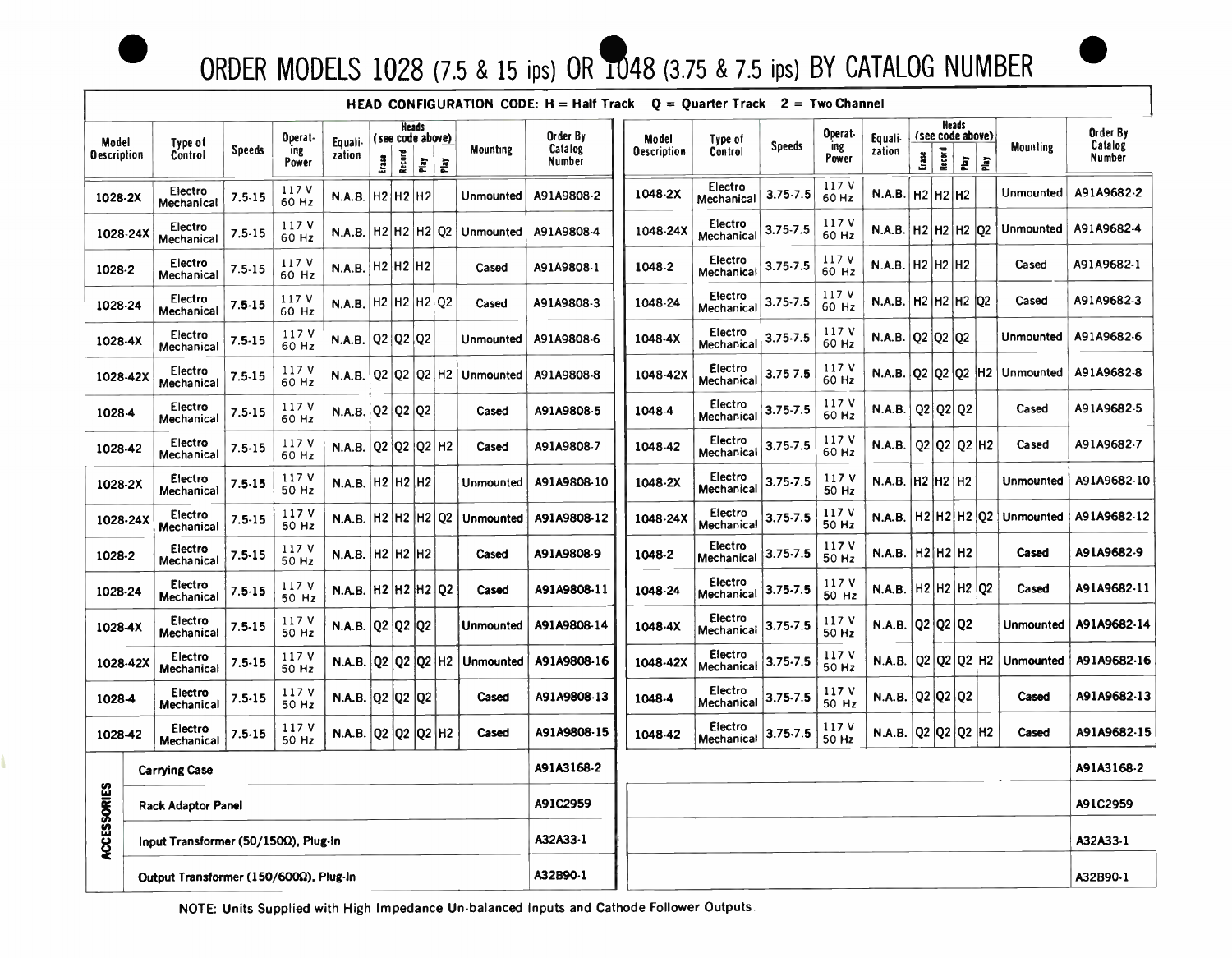

### SPECIFICATIONS

### MODEL 1028

- Tape Speeds: 7.5 and 15 inches per second.
- Flutter and Wow: less than 0.15% at 7.5 ips;\*
- less than 0.1% at 15 ips.\*
- Frequency Response OVERALL RECORD/REPRODUCE:  $30$  to  $20,000$  Hz $\pm$ 2 dB at 15 ips;
- $30 \text{ to } 20,000 \text{ Hz-}2 \text{ dB at } 7.5 \text{ lbs.}$  Outputs Each Channel:
- 

- 
- Flutter and Wow: less than  $0.15\%$  at 7.5 ips;\*  $0 \times 10^{-4}$
- icss than 0.25% at 3.75 ips.  $\sim$
- Frequency Response OVERALL RECORD/REPRODUCE: 0 00tputs Each Channel With Accessory<br>40 to 16 000 Hz±2 dB at 7 5 ins: 0 00thermere 0 00tput Transformer:  $40$  to  $16,000$  Hz $\pm 2$  dB at 7.5 ips;
- Signal-to-Noise Ratio:  $52$  dB minimum  $(1/2 \text{ track})^{**}$
- 

- 
- **Tape Size:**  $\frac{1}{4}$  inch wide, 1.5 and 1.0 mil thick.
- Start Time: 0.2 seconds (slow speed). 0.25 seconds (fast Normal Record Level: (0 VU on meter): A point 8 dB below<br>speed). Une 3% harmonic level at 1 kHz.
- Stop Time: 0.1 seconds (slow speed). 0.1 seconds (fast
- 
- seconds max.<br>**Cross Talk Ratio\*\*\*:** -52 dB at 1 kHz (half track)
- 
- **Playback Equalization:** Conforms to NAB standards at 15, 7.5 and 3.75 ips. OVERALL UNIT DEPTH: 12 inches cased or uncased.

- MICROPHONE, input impedance 50 k ohms, input sensitivity  $-$  70 dBm to -25 dBm. Front projection from panel: 2 $\frac{3}{4}$  inches.
- LINE, high impedance, unbalanced: input impedance 53 k ohms nominal. Input sensitivity -40 dBm (8 mV).

\*These specifications are based on using a standard E.I.A. 7-inch reel and 1.5 mil tape. Specifications will vary for other reel sizes, tape types and tape thicknesses.

\*\*Down from a 3% 3rd harmonic distortion recording at 1,000 Hz.

# Inputs Each Channel With

- Accessory Input Transformer:
	- MICROPHONE, lo-impedance, balanced: Microphone impedance, 150-250 or 50 ohms.
	- INPUT SENSITIVITY, -90 dBm to -35 dBm.

- CATHODE FOLLOWER, unbalanced: 3300 ohms nominal Signal-to-Noise Ratio: 55 dB minimum (1/2 track)\*\* output impedance. 2.5 Volts rms (±0.5V) output level<br>output impedance. 2.5 Volts rms (±0.5V) output level at 0 VU.
- MODEL 1048<br>Tape Speeds: 7.5 and 3.75 inches per second.<br>But impedance, 2.5 Volts rms (±0.5V) output level at put impedance. 2.5 Volts rms ( $\pm$ 0.5V) output level at

- 40 to  $\frac{7}{500}$  Hz $\pm$ 2 dB at 3.75 ips.<br> **hal-to-Noise Ratio:** 52 dB minimum (1/2 track)\*\* **Example 10** former, taps for 150 ohms.
- 45 dB minimum  $(44 \text{ track})^{**}$  +3 ( $\pm 0.5$  dB) dBm at 0 VU with line terminated and **MODELS 1028 AND 1048**  $\overrightarrow{AB}$   $\overrightarrow{AB}$   $\overrightarrow{AB}$   $\overrightarrow{AB}$   $\overrightarrow{AB}$  and  $\overrightarrow{AB}$  and  $\overrightarrow{AB}$  and  $\overrightarrow{AB}$  and  $\overrightarrow{AB}$  and  $\overrightarrow{AB}$  and  $\overrightarrow{AB}$  and  $\overrightarrow{AB}$  and  $\overrightarrow{AB}$  and  $\overrightarrow{AB}$  and  $\overrightarrow{AB}$  and  $\overrightarrow{AB}$  and  $\overrightarrow{AB$
- Timing Accuracy:  $\pm 0.2\%$ .<br>
Timing Accuracy:  $\pm 0.2\%$ .<br>
Reel Size: All standard 5, 7, 8¼ and 10½ inch reels.<br>  $\pm 0.5\%$  and  $\pm 0.0\%$  at 0 NU out-<br>  $\pm 0.5\%$ . put level.
	- the  $3\%$  harmonic level at 1 kHz.
- speed). Power Requirement: 115 Volt, 60 Hz, 240 Watts cased, 205 Watts uncased. 115 Volts, 50 Hz, 260 Watts cased, 225 Watts uncased.

<sup>-45</sup> dB at 1 kHz (quarter track)<br>**Dimensions:** Dimensions: Damagner and the standard at 15.<br>PANEL SIZE: 17-5/8 inches wide, 13 inches high. Input Each Channel: MOUNTED WITH RACK ADAPTER: 19 inches wide, 14

Weight: 47 pounds (55 pounds encased).

\*\*\* Measured by placing both channels in record mode and recording a 1 KC signal at 0 VU on one channel and reading the playback level of the other. The playback gain set to produce 0 VU from a 0 VU recording.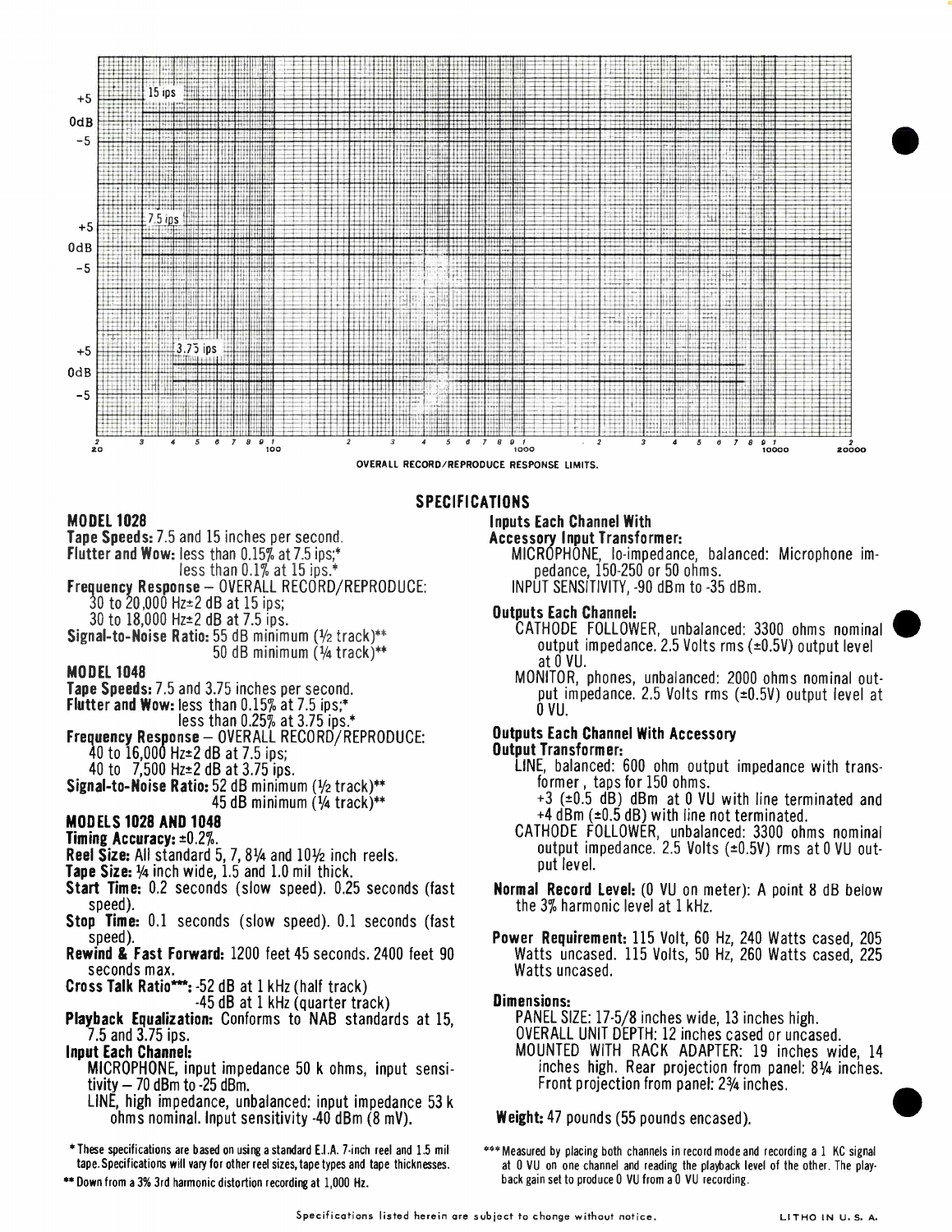# SPECIFICATIONS

### (\*OPTIONS AVAILABLE AS LISTED AFTER STANDARD SPECIFICATIONS)

FREQUENCY RESPONSE:

70-25,000 Hz ± 2DB at 15 IPS.\*

40-16,000 Hz ± 2DB at IPS.

40-10,000 Hz ± 2DB at IPS.

40- 6,000 Hz  $\pm$  2DB at 1  $\frac{7}{4}$  IPS.

SIGNAL-TO NOISE RATIO

55 DB or better below peak recording level IPS, half track, overall record/play measuring all components 40-16,000 Hz unweighted.

#### OUTPUTS:\*

One per channel. Balanced +4 VU into 600 ohm load. Less than 1% THD at + 20 DBM. For use with either matched or bridging loads. Connectors; type XL-3 male.

Head Phone Jack-600 ohm nominal (for 16 to 4,000 ohm phones).

INPUTS:\*

Two per channel.

1) High level: Unbalanced bridging, 150 K ohm impedance, 100 MV sensitivity.

LEVEL: Play; Input A; Input B. SWITCHES: Equalization (AC Off/Low/High); Record; Monitor (Source/Tape).

2) Low level: High impedance unbalanced microphone, 200 K ohm 1 MV sensitivity.

Connectors; type XL-3 female.

- DISTORTION: 1% total harmonic distortion, record/ play at 1,000 Hz at IPS at 0 VU.
- CROSSTALK REJECTION: 55 DB or better record' play at 1 kHz at 71/2 IPS.
- EQUALIZATION:\* NAB and EIA standard, selected by front panel switch for high and low speed. Equalized for 31/4 and  $7\frac{1}{2}$  IPS.
- RECORD INTERLOCK: 24V DC (matches Viking 230 tape transport). Relay controlled function for each channel. 10 pin socket and interconnecting cable to tape transport for interlocking circuits.

BIAS/ERASE OSCILLATOR: 100 kHz High-O Low distortion push-pull solid state circuit with controlled attack and decay time constants. Adjust-

sensitivity. ACCESSORY #P2 - Balanced bridging 10 K ohm, trans-

 $ACCESSORY * P3 - (One per channel supplied) High$ 

ACCESSORY #P4 - Low impedance balanced micro-

ment at rear panel.

former isolated for 150 to 600 ohm  $lines - 20$  DBM to + 10 DBM.

#### CONTROLS:

MODEL RP110

#### MODEL RP120

OPTION  $E1 -$  Factory adjusted for  $1\frac{7}{8}$  and 3% IPS. OPTION #E2 - Factory adjusted for  $7\frac{1}{2}$  and 15 IPS. OPTION  $k =$  Factory set, 150 to 250 ohm balanced line output, +4 VU nominal.

LEVEL: Play 1; Input 1A; Input 1B; Input 2B; Input 2A; Play 2.

SWITCHES: Equalization (AC Off/Low/High); Record 1; Record 2; Monitor (Source  $/T$ ape $/SIT2/S2TI$ .

OPTION #H1 - Factory adjusted for full track optimum heads. On RP110 only. OPTION  $*H2$  - Factory adjusted for quarter track stereo optimum heads. On RP120 only.

OPTION  $N/2$  - 220 to 240 V AC 50/60 Hz available on special order.

INTERNAL TRIMMING ADJUSTMENTS: Play equalization; record level; bias

FOR MATCHING TAPE TRANSPORT TELEX MODEL VIKING 230 SEE TELEX TECHNICAL DATA SHEET NO. 4026.

trap.

- HEADS: Adjusted for half track optimum heads.\* ERASE; 40V optimum,can be modified for 120 Volt. RECORD: 50 MHY optimum, can be used with 50 to 200 MHY.
	- PLAY; 400 MHY optimum, can be used with 100 to 1,000 MHY.

CIRCUITRY: Completely solid state.

- POWER:\* 110-120V AC 50'60 Hz; 20 watts maximum. Fuse -0.5A, slow blow line fuse; Receptacle - switched AC for transport; Cord - supplied with 6 ft. removable AC cord.
- DIMENSIONS: Standard EIA rack mount panel. Height 51/4": Width 19"; Depth 8" behind panel (allow  $3$ " additional for connectors).  $\frac{3}{4}$ " in front of panel.

PANEL FINISH: Stainless steel.

WEIGHT: Maximum 16 lbs. net. 20 lbs. in shipping carton.

## \*OPTIONS AND ACCESSORIES

EQUALIZATION:

PLUG-IN INPUT MODULES: Each of the 2 inputs per

 $ACCESSORY * PI = (One per channel supplied) Unbal-$ 

channel accept any one of the plug-in accessory

options listed.

SERIES RP110 & RP120 RECORD PLAYBACK AMPLIFIER

anced bridging 150 K ohm, 100 MV

impedance unbalanced microphone, 200 K ohm 1 MV sensitivity.

phone, 50 to 250 ohm, -70 to -30

DBM.

OUTPUT LINE:

### HEAD ADJUSTMENT:

POWER:

Special interconnection for synchronizing the bias osci Ilators in two amplifiers for multiple channel operations is optional.

equaliza<br>
equaliza<br>
mated pu<br>
and illu The magnetic tape record and playback amplifier shall be a one channel (or, two channel) unit with solid state circuitry on glass epoxy plug-in boards. The amplifier is to be suitable for use with electrically controlled tape transports with separate erase, record and play heads such as Telex model Viking 230. Two rear panel inputs with XL-3 female type connectors are to be provided per channel with interchangeable plug-in modules, each with front panel level control. A rear panel balanced line output per channel with XL-3 male type connectors is to work into 600 ohm load with front panel playback level control. A front panel jack for 16 to 4000 ohm headphones shall be provided. The amplifier shall have front panel switching for AC power and high-low speed equalization, tape-source monitoring, an illuminated push-button type record switch per channel and illuminated ASA standard VU meter per channel. Rear panel bias adjustment and internal trimming adjustments are to be provided for play equalization, record level and bias trap. Amplifier performance shall meet or exceed NAB standards for half track, 7-1/2 ips operation as follows: Frequency response capability 40-16,000  $Hz = 2$  db. Signal to noise ratio 55 db or better below peak recording level. Record playback crosstalk rejection of 55 db or better at 1 kHz. The amplifier shall operate on 115 V AC, 50/60 Hz, power consumption not to exceed 20 watts. The front panel shall be stainless steel, suitable for standard rack mounting, 5-1/4" high, 19" wide. The amplifier shall be Telex model Viking RP110 (or RP120) catalog no. (specify catalog no. designating monaural or stereo amplifier, head configuration and speed equalization. Add required input module accessories by catalog no.).

•

DUCTS OF SOUND me SEARCH





#### GENERAL DESCRIPTION

Model RP110 single channel (monaural), and model RP120 two channel (stereo) solid state tape record and playback amplifiers incorporate the latest modular design concepts. Either model will record and play tapes of the highest professional quality and is intended for use with electrically controlled magnetic tape transports with separate erase, record and play heads such as the Telex model Viking 230. Functions and flexibility of these amplifiers meet today's high requirements and performance exceeds NAB standards. Solid state circuitry on etched, glass epoxy plug-in boards provides an exceptionally clean amplifier layout and adds much to the convenience of service and adjustment.

Two inputs per channel for line and microphone are provided on the rear panel with optional, readily interchangeable plug-in modules and separate, front panel controls for mixing. One balanced output per channel works into 600 ohm load with front panel playback level control. Option for 150 to 250 ohm balanced line output available.

The two speed equalization switch and source-tape monitor switch are to the left and right of the front panel respectively, with a headphone jack at the center. An illuminated ASA standard precision VU meter, and an illuminated record push-button is provided per channel. Standard amplifiers are equalized for half track tape heads, 7-1/2 and 3-3/4 ips operation with options for other head configurations and/or speeds available.

A 24 V DC record interlock, complete with control cable is standard and matches the Telex model Viking 230 tape transport.





RP 120

### ENGINEER'S & ARCHITECT'S SPECIFICATIONS



**SERIES RP110 & RP12C<br>RECORD PLAYBACK<br>RECORD PLAYBACK**